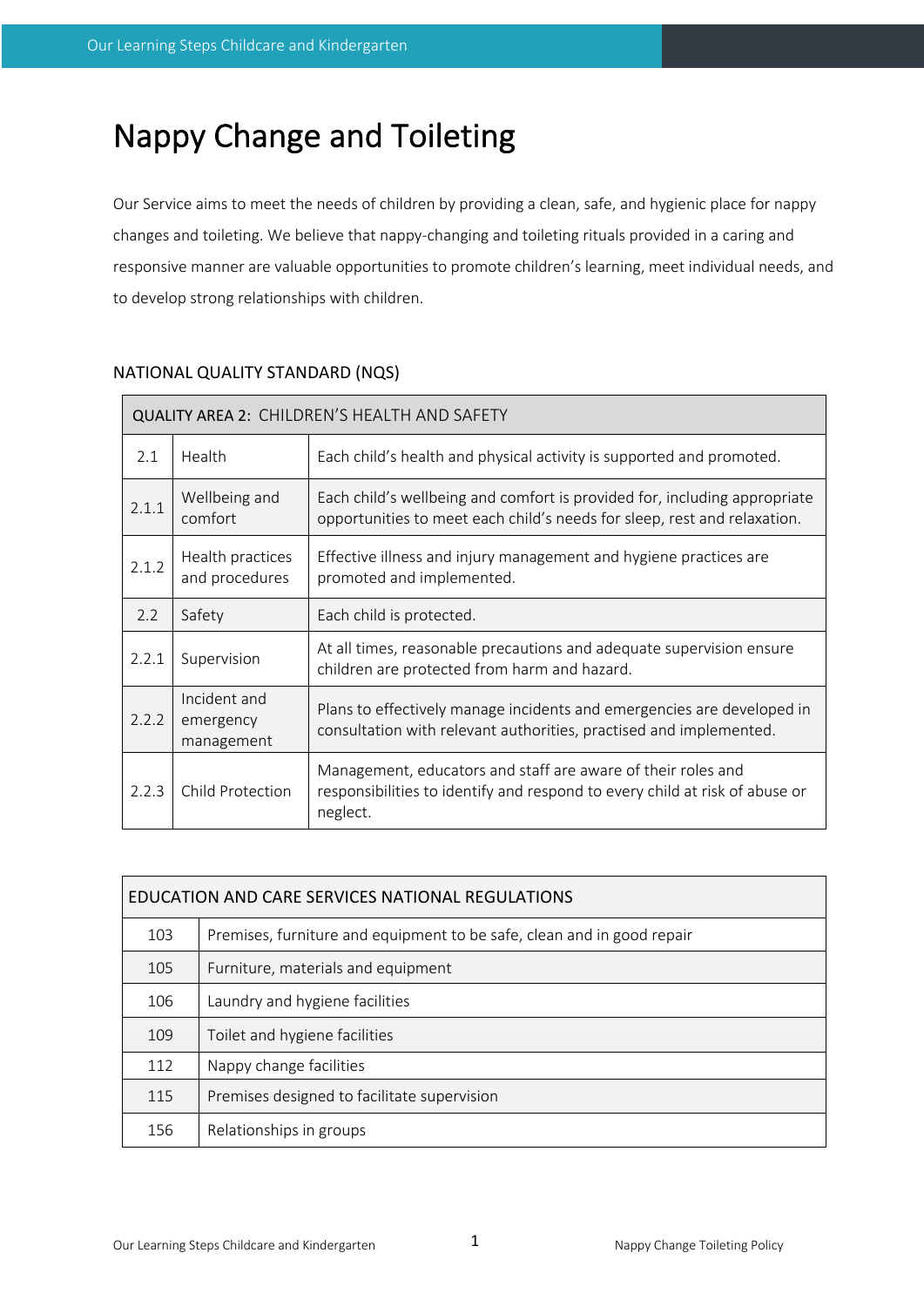#### RELATED POLICIES

| <b>Family Communication Policy</b><br>Supervision Policy | Health and Safety Policy |
|----------------------------------------------------------|--------------------------|
|----------------------------------------------------------|--------------------------|

# PURPOSE

We aim to ensure best practice guidelines are adhered to for nappy changing and toileting, ensuring that children's bathrooms and nappy change areas are maintained in a hygienic state in order to eliminate or reduce the spread of infectious disease. Our Service will also ensure that nappy change and toileting routines are used as an opportunity for one-on-one interactions between the educator and child.

### SCOPE

This policy applies to children, families, staff, management and visitors of the Service.

#### IMPLEMENTATION

Nappy changes and toileting routines are incorporated into our routine, both at designated times and throughout the day to meet children's individual needs. Educators will communicate with parents to develop continuity between our service and home in regard to their child's nappy change and toileting practices. Educators must be responsive to special requirements related to culture, religion, or privacy.

Toileting and nappy changing will be carried out at frequent intervals throughout the day. Children who are in nappies will have each nappy change recorded in the Nappy Change Register by Educators. This is situated in each room (where applicable) for parents to sight.

Having their needs met quickly and in a caring responsive way builds children's sense of trust and security. It is also important to remember that the way that Early Childhood Educators react to soiled or wet nappies, toileting needs, and toileting accidents give children powerful messages about themselves and their bodies.

Nappy changing and toileting routines are an excellent opportunity for Educators to:

• Conduct one-to-one interactions with babies, toddlers, and children, giving them undivided attention.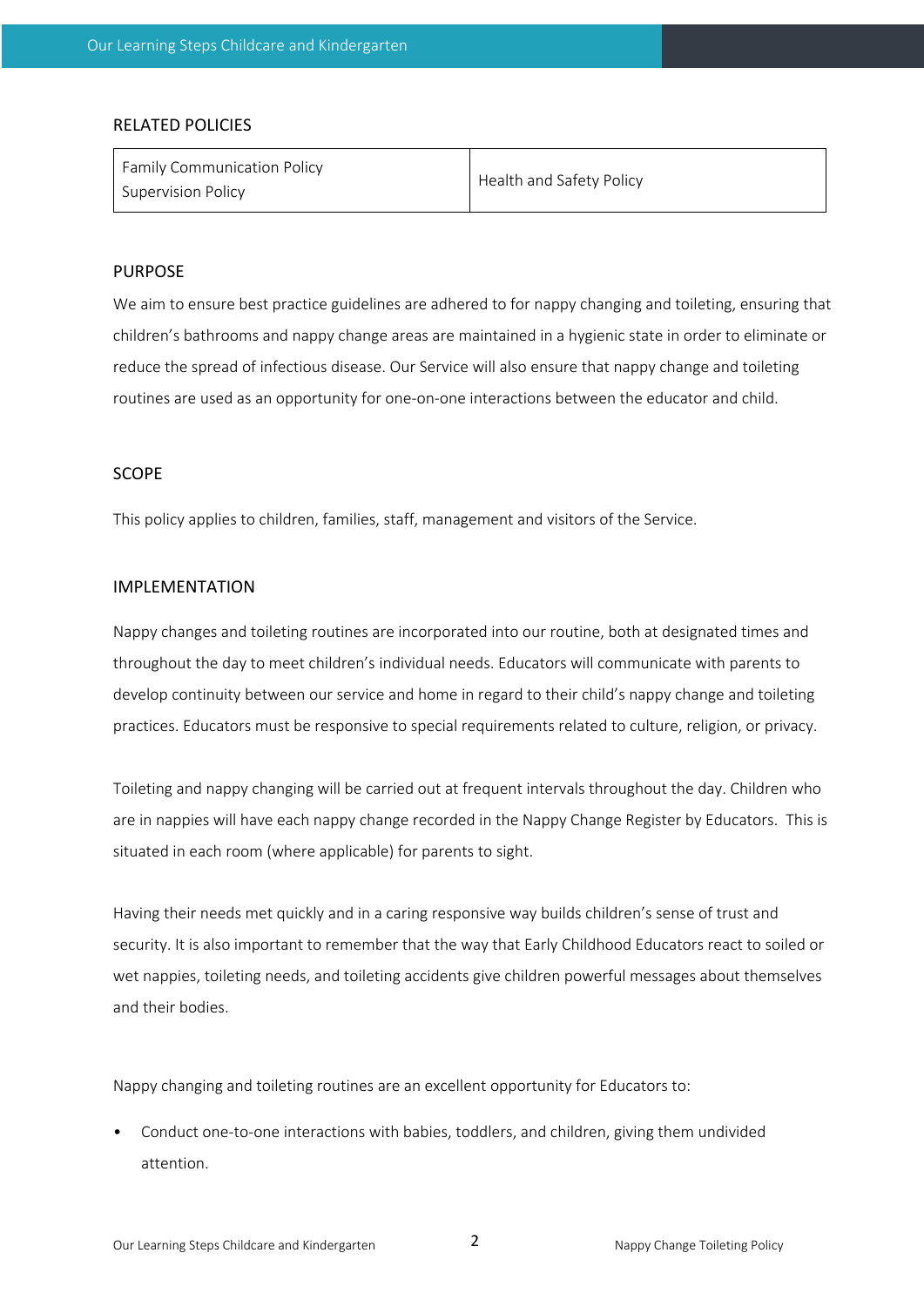- Build trusting and caring relationships with babies, toddlers, and children.
- Interact with babies and toddlers using verbal and non-verbal communication and respond to children's communication.
- Participate in age appropriate activities with children, such as singing, saying rhymes.
- Build children's understanding of what is happening by inviting them to the bathroom and supporting their ability to predict what will happen next in the routine.
- Help children begin to develop and extend their self-help skills, which includes handwashing and dressing, and encouraging children to identify the feeling of accomplishment and pride that come with this.

All Educators will carry out nappy changing; however, at times if a student is required to carry out this as part of their practical requirements, they will be under the constant supervision of a qualified Educator. Should a parent be in the room helping their child, a staff member must accompany any other children needing to use the bathroom at the same time or be able to observe the bathroom through a viewing window.

Appropriate hygiene practices must be maintained, and procedures followed to minimise any risk of infection at all times. Educators will continuously role-model and promote healthy hygiene practices and hand washing procedures, encouraging and supporting the children to follow these practices.

# The Approved Provider will:

- Provide adequate and appropriate hygienic facilities for nappy changing.
- Ensure nappy change facilities are designed and located in a way that prevents unsupervised access by children.
- Ensure that the nappy change facilities are designed and maintained in a way that facilitates supervision of children at all times, having regard to the need to maintain the rights and dignity of the children using the facilities.
- Ensure that adult and children's hand washing facilities are located near the nappy change area.
- Ensure nappy bins have a 'hands-free' lid
- Ensure nappy change procedures remain compliant and current.

# The Nominated Supervisor will: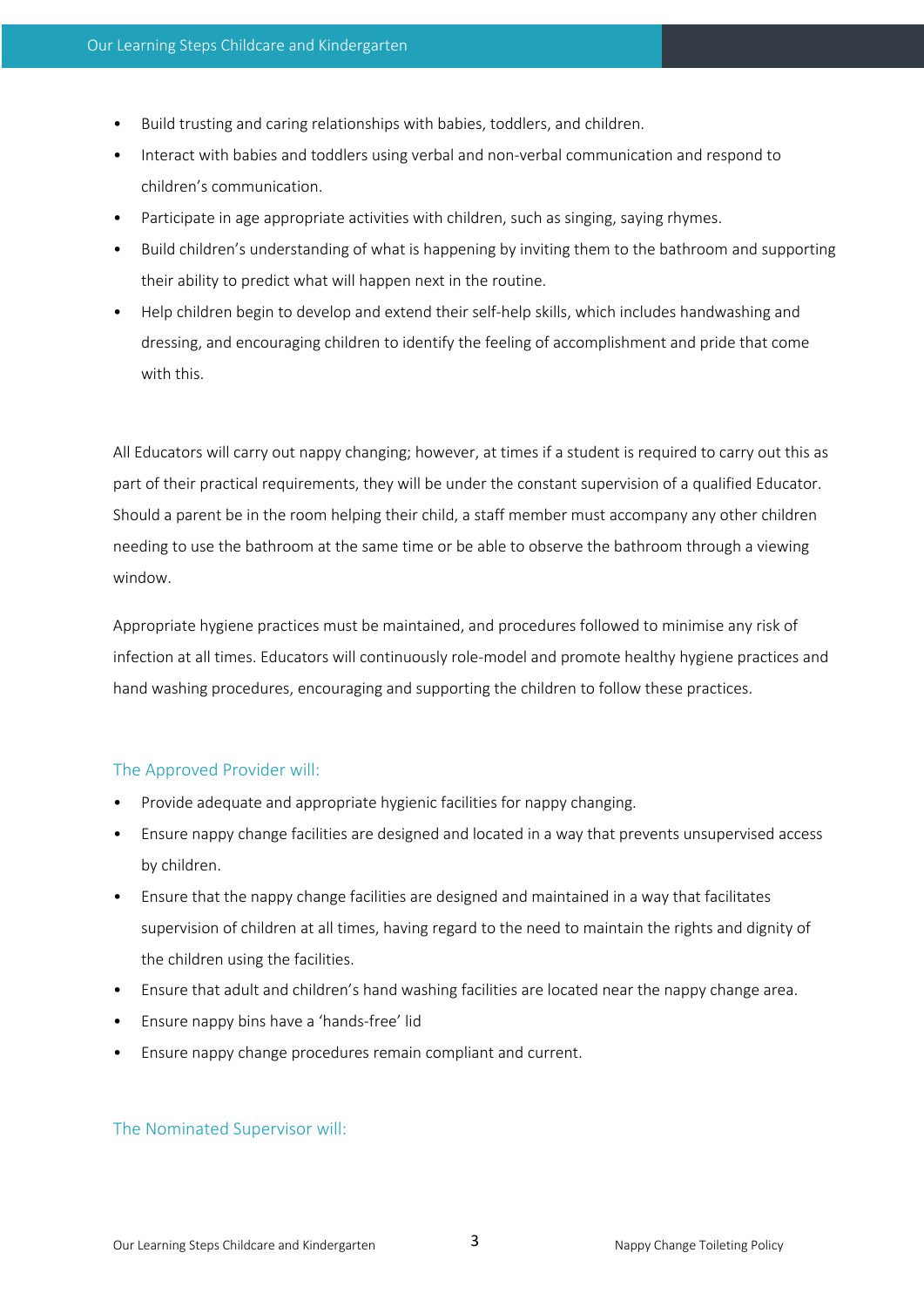- Implement policies, procedures, and training with educators to ensure nappy change procedures support children's safety, protection, relationships, and learning.
- Develop systems with educators to ensure that soiled clothing and soiled nappies are disposed of or stored in a location that children cannot access.
- Ensure children's nappies are changed at scheduled regular intervals at a minimum.
- Ensure Educators check nappies throughout the day to ensure children are not susceptible to nappy rash and discomfort. A system to record this routine will be maintained for reporting purposes.
- Ensure nappy change and hand washing procedures are displayed visually and in community languages as appropriate in children's bathrooms and the nappy change area.
- Ensure nappy bins are as needed during the day and at the end of each day, or more regularly as required.
- Some families bring in for their children bring in their own wipes and nappies.

# Educators will:

- Discuss children's individual needs with families to ensure practices are reflective of their home environment and are culturally sensitive.
- Provide information to families regarding children's nappy changes.
- Utilise nappy change times to interact with children, toddlers, and babies on an individual basis. The nappy change time will allow educators to converse, sing, play, and generally interact with the child. This time is a particularly good time for supporting language skills.
- Organise the nappy change area to promote positive interactions and promote positive learning experiences. For example, place pictures or mobiles to stimulate children's interactions and to encourage learning and language development.
- Ensure physical contact and direct supervision with babies and toddlers throughout the nappy change experience.
- Ensure no child is left alone on a nappy change mat or bench.
- Keep nappy change areas fully stocked with all required materials at all times.
- Ensure that nappy change and toileting supplies are readily accessible to staff to ensure efficiency and the health and safety of each child.
- Encourage mobile children to walk to the nappy change area.
- Assist the mobile baby or toddler to walk up the steps onto the nappy change bench to minimise lifting by educators and to promote children's agency. Where a child is not walking, educators will follow manual handling practices to lift and carry the baby to the nappy change mat.
- Follow service's documentation requirements for nappy changing and toileting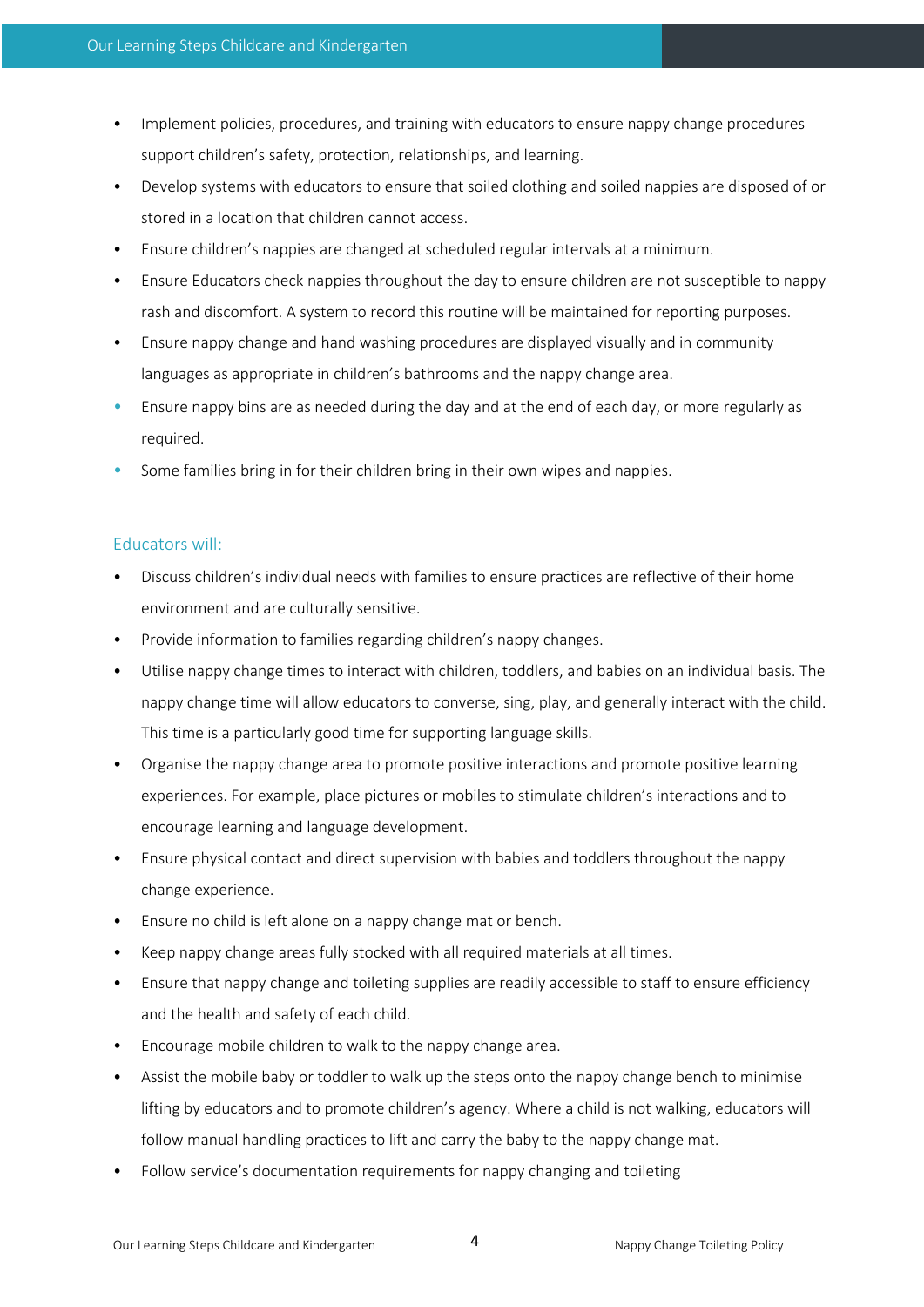## Toilet Training:

Our Service accepts enrolments of children who have not yet been toilet trained. Toileting occurs at any time of the day and is specific to individual needs. Educators will communicate with parents/guardians to develop consistency between home and the service in regard to their child's toileting habits. Educators must be aware of and consider any special requirements related to culture, religion, or privacy needs.

Decisions about when to begin toilet training will be made by families or may occur through shared decision making between families and early childhood professionals. This decision is based on mutual respect and open communication, which is crucial for a successful outcome. Families may have strong views and preferences about when and how their child learns to use the toilet, which may come from their cultural background or individual preferences, which must be respected by Educators and Staff.

The priority of the individual child's wellbeing is paramount, and the decision to begin assisting the child to learn to use the toilet should be based on signs of readiness from the child and discussion with families.

Early signs of readiness may start to appear when children are around two years old, but generally appear closer to the child's third birthday. However generally boys will show signs of readiness later than girls. These signs may include:

- Showing interest in the toilet, including having an interest in others using the toilet.
- Indicating a need to go to the toilet either before, or while they are passing urine or faeces.
- Staying dryer for longer periods of time.
- Beginning to dislike wearing a nappy and perhaps trying to pull it off when it's wet or soiled.
- Indicating a desire to sit on the toilet.

It is important to keep the process subdued and not place unnecessary attention and pressure on the child to perform. Acknowledging children's successes, no matter how infrequent or small is vital for their self-esteem and confidence. Families and Educators can expect accidents, which should be treated respectfully, without fuss, and in a supportive manner.

Educators and families will communicate with each other regarding how the toilet learning is progressing, both in care and at home. This will support children to become more familiar and comfortable with the toilet training process. Children will be given the opportunity to complete the toileting procedure, such as toileting, flushing the toilet, and washing and drying their hands, but will always be supervised and assisted if required.